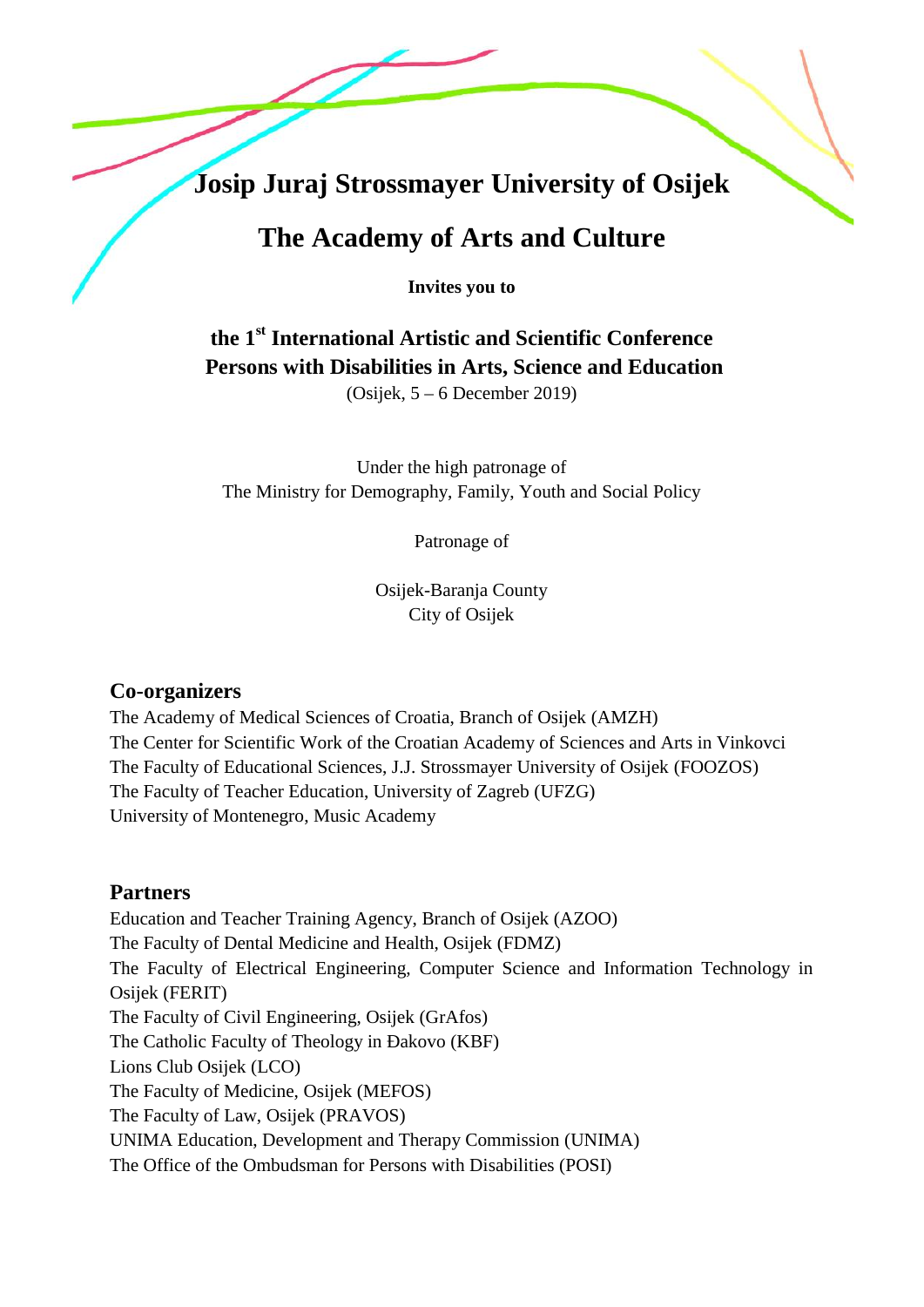## **About the Conference:**

The *1 st International Artistic and Scientific Conference Persons with Disabilities in Arts, Science and Education* will be held in Osijek on 5-6 December 2019, on the occasion of the observance of the International Day of Persons with Disabilities.

The main aim of the conference is to establish a dialogue between experts who are engaged in the issues concerning the participation, inclusiveness, accessibility and realization of the rights of persons with disabilities in relation to various aspects of participating in artistic and cultural programmes and the questions of the integration of persons with disabilities in arts, science and educational system on every level. The goals we would like to accomplish with the conference refer to the further development of inclusion of persons with disabilities in every artistic, cultural, educational and social aspects of life, to discarding stereotypes about persons with disabilities as well as to the realization of the rights of persons with disabilities. By presenting achievements and acknowledging persons with disabilities in arts, science and education the conference will contribute not only to the local but also to the national and broader regional community.

The conference is intended for academics, artists, teaching staff and all the others who interact or are engaged in the issues of persons with disabilities, according to the themes of the conference, either in arts, cultural events, science or vertical teaching and education. It is also intended for persons with disabilities who deal with academic or artistic work or are participants in the educational system and they want to present their work or experiences to the public.

The specific aims of this project have been set in order to encourage artists, academics and teaching experts to make their contribution to the realization of (the rights of) persons with disabilities through scholarly papers, good practice displays or workshops by emphasizing the promotion of human rights and non-discrimination as well as taking actions to remove psychological, educational, familial, cultural and other obstacles in order to ensure complete integration and participation of persons with disabilities in artistic, social and cultural aspects of life under equal terms.

#### **Conference topics:**

- Inclusion of persons with disabilities in arts, science and education
- Stereotypes, prejudices, discrimination of persons with disabilities
- Free time of persons with disabilities
- Persons with disabilities in the context of art therapies
- Socio-legal issues of persons with disabilities

#### **Conference participation:**

- Oral presentations/papers (15 minutes for presentation and 5 minutes for discussion)
- Concerts, exhibitions
- Panel discussions
- Good practice displays of working with persons with disabilities
- Demonstration workshops (45 minutes for workshop)
- Posters

#### **Official languages of the Conference: Croatian / English**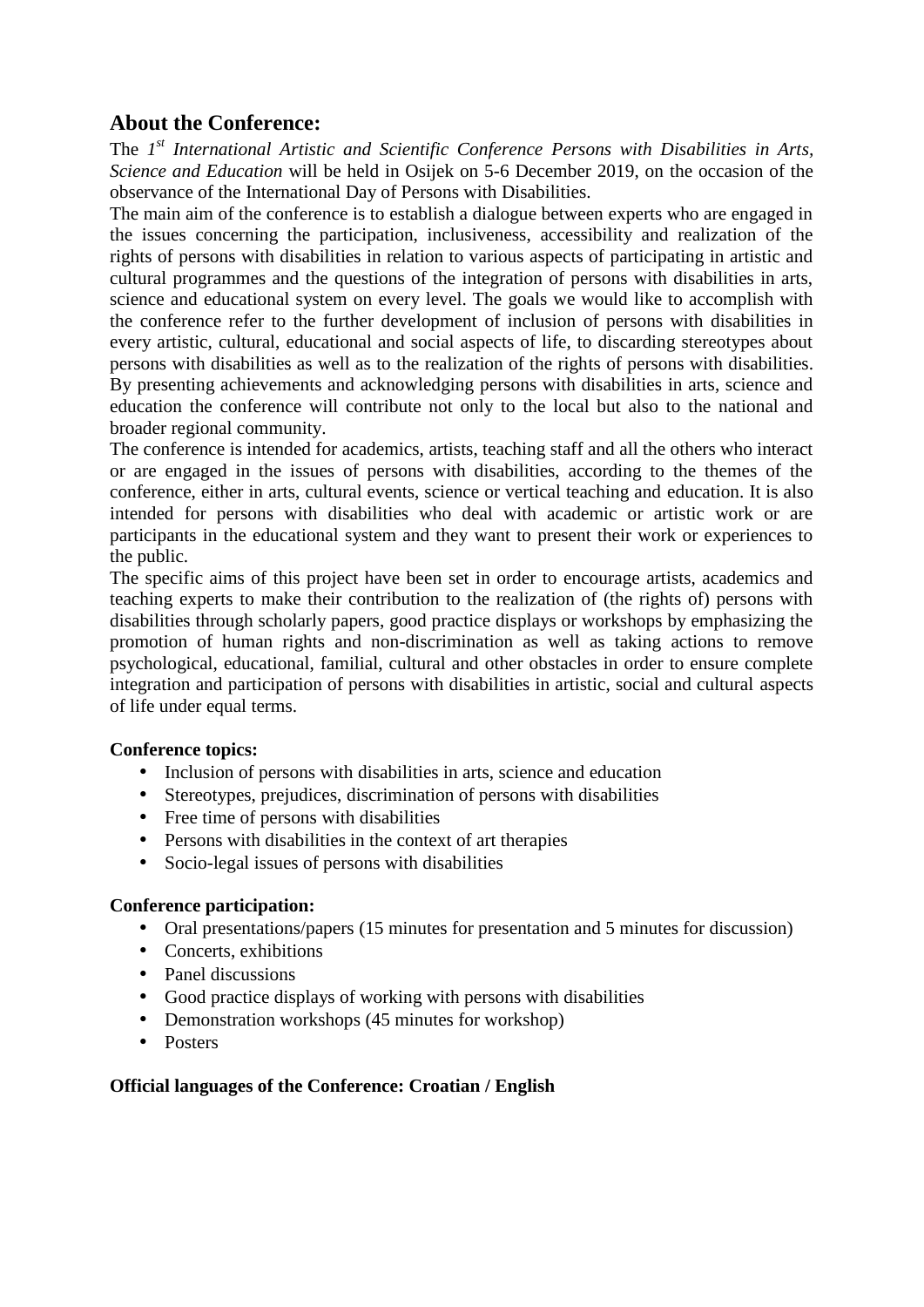## **Keynote speakers:**

## **Research Prof. Counselor Anica Bili, PhD**

Croatian Academy of Sciences and Arts The Center for Scientific Work in Vinkovci

# **Mario Kova**, PhD

freelance artist

# **Prof.** Siniša Opi, PhD

University of Zagreb The Faculty of Teacher Education

# **Assoc. Prof. Kristina Peternai Andrić, PhD**

J. J. Strossmayer University of Osijek The Faculty of Humanities and Social Sciences

# **Anka Slonjšak, MBA**

The Ombudsman for Persons with Disabilities of the Republic of Croatia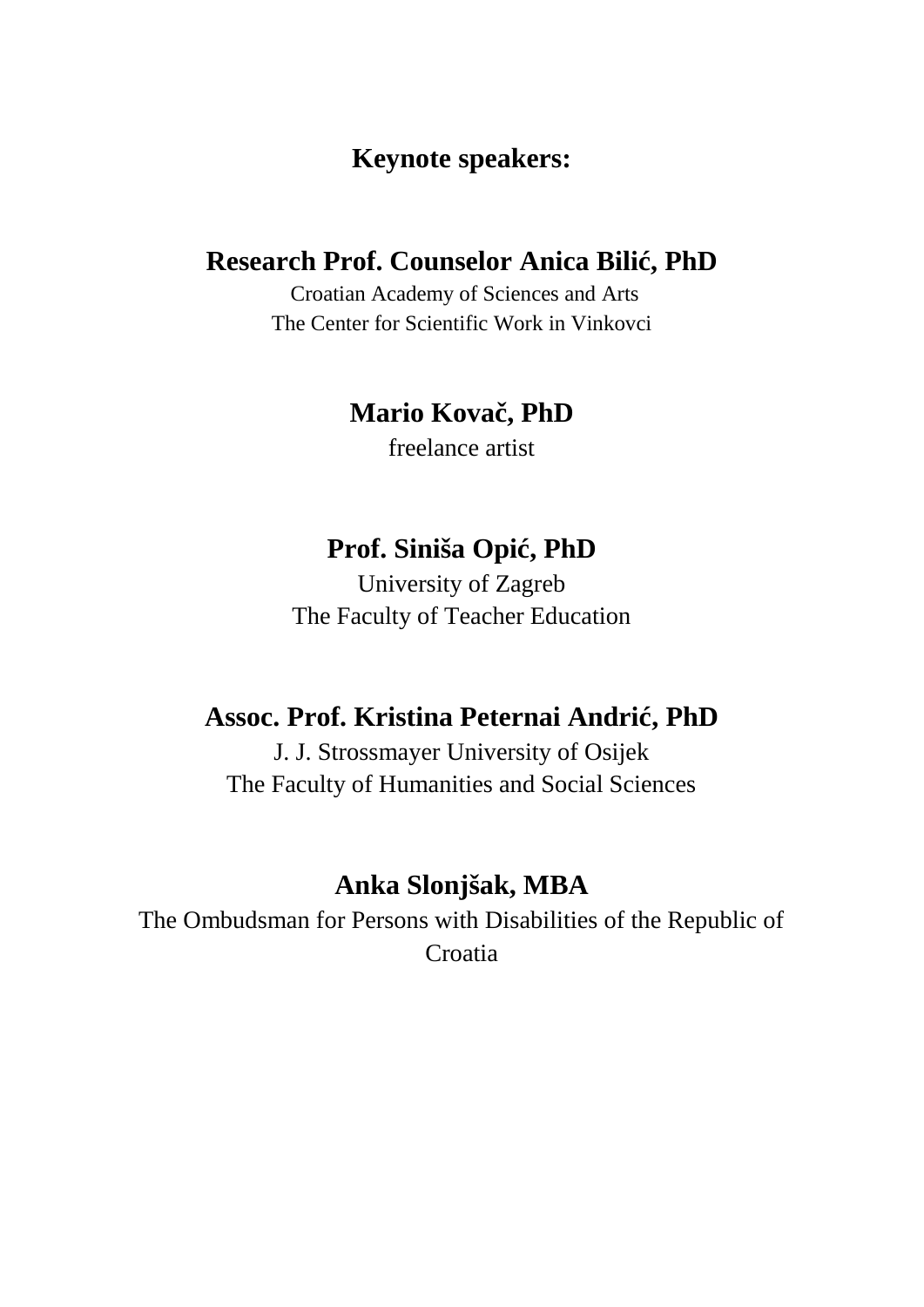#### **Organizing Committee**

Mirna Sabljar, PhD, president of the Committee (AUK), Assoc. Prof. Art. Tatjana Bertok-Zupković (AUK), Tomislav Dagen LL.M, PhD (AUK), Prof. Prim. Katarina Dodig urkovi, PhD (MEFOS; AMZH), Mario Burek, LL.M. (POSI), Prof. Prim. Silva Butković Soldo, PhD (MEFOS; AMZH), Asst. Prof. Tatjana Ileš, PhD (AUK), Snježana Lustig (AZOO), Antonija Mati, MBA (AUK), Assoc. Prof. Art. Ines Matijevi Caki, D.A. (AUK), Majda Milinovi, teaching assistant (AUK), Assoc. Prof. Krešimir Purgar, PhD (AUK), Assoc. Prof. Art. Antoaneta Rado aj-Jerkovi , PhD (AUK), Asst. Prof. Ksenija Romstein, PhD (FOOZOS), Mirela Skelac, univ. spec. act. soc. (AZOO), Asst. Prof. Tihana Škojo, PhD (AUK), Damir Špani, PhD (UNIOS), Asst. Prof. Jasna Šulenti Begi, PhD (AUK)

#### **Artistic-Scientific Programming Committee**

Assoc. Prof. Jasmina Be irovi -Karabegovi , PhD (Universtiy of Sarajevo, the Faculty of Pedagogy), Assoc. Prof. Emina Berbi Kolar, PhD (Faculty of Educational Sciences), Assoc. Prof. Matthew G. Bernier, MCAT, ATR, (Eastern Virginia Medical School), Asst. Prof. Ivana Bestvina Bukvi , PhD (Academy of Arts and Culture in Osijek), Assoc. Prof. Art. Jelena Bogojevi (University of Montenegro, the Music Academy), Prof. Dejana Bouillet, PhD (Faculty of Teacher Education, University of Zagreb), Davor Br anovi, PhD, research fellow (Varaždin Music School), Asst. Prof. Biljana in urak Erceg, PhD, (Faculty of Law in Osijek), Assoc. Prof. Snježana Dobrota, PhD (University of Split, The Faculty of Humanities and Social Sciences), Full. Prof. Ines Drenjan evi, PhD (The Faculty of Medicine, Osijek), Asst. Prof. Snježana Dubovicki, PhD (Faculty of Educational Sciences),Prof. Matjaž Duh, PhD (University of Maribor, the Faculty of Education), Asst. Prof. Marina uki, PhD, (Academy of Arts and Culture in Osijek), Assoc. Prof. Art. Maja urinovi, (Academy of Arts and Culture in Osijek), Marina Gall, PhD (University of Bristol, School of Education) Asst. Prof. Eleanor Irwin, Ph.D., (University of Pittsburgh), Asst. Prof. Art. Sanela Jankovi Maruši (Academy of Arts and Culture in Osijek), Assoc. Prof. Art. Berislav Jerkovi , PhD (Academy of Arts and Culture in Osijek), Asst. Prof. Art. Jelena Kova evi (Faculty of Educational Sciences), Assoc. Prof. Livija Kroflin, PhD (Academy of Arts and Culture in Osijek), Prof. Darko Luki, PhD, (ALDESTE, ECoC, Creative Europe), Asst. Prof. Valentina Majdeni, PhD (Faculty of Educational Sciences), Asst. Prof. Vedrana Markovi, PhD (University of Montenegro, the Music Academy), Asst. Prof. Haris Memiševi, PhD (University of Sarajevo, the Faculty of Pedagogy), Asst. Prof. Art. Vuk Ognjenovi (Academy of Arts and Culture in Osijek), Asst. Prof. Mr. Renata Papišta (University of Sarajevo, the Academy of Fine Arts in Sarajevo), Full. Prof. Art. Robert Raponja, D.A. (J. J. Strossmayer University of Osijek), Assoc. Prof. Branka Rešetar, PhD, (Faculty of Law in Osijek), Assoc. Prof. Mary Roberts, PhD (University of Virginia, Eastern Virginia Medical School), Sanja Tarczay, PhD (The Association Dodir), Assoc. Prof. Tena Velki, PhD (Faculty of Educational Sciences), Åsa Viklund (Mental Health Care for Children and Adolescent, Göteburg), Assoc. Prof. Slavko Živanovi (University of Novi Sad, the Academy of Arts)

#### **Organizing Council**

Prof. Helena Sabli Tomi, PhD, (Academy of Arts and Culture in Osijek), Prof. Zdravko Ebling, PhD (the Academy of Medical Sciences, Branch of Osijek), Prof. Rudika Gmajni, PhD (Lions Club Osijek), Prof. Dražan Kozak, PhD (J. J. Strossmayer University of Osijek), Prof. Damir Matanovi, PhD, ( Faculty of Educational Sciences), Prof. Rajko Odobaša, PhD, (Faculty of Law in Osijek), Prof. Siniša Opi, PhD (Faculty of Teacher Education, University of Zagreb), Full. Prof. Art. Robert Raponja, D.A. (J. J. Strossmayer University of Osijek)

Asst. Prof. Tomislav Rudec, PhD, (Faculty of Electrical Engineering, Computer Science and Information Technology in Osijek), Anka Slonjšak, MBA, (Ombudsman for Persons with Disabilities), Prof. Antun Tucak, PhD, Emeritus Professor (the Academy of Medical Sciences, Branch of Osijek), Assoc. Prof. Damir Varevac, PhD (The Faculty of Civil Engineering in Osijek), Assoc. Prof. Suzana Vuleti, PhD (Catholic Faculty of Theology in akovo